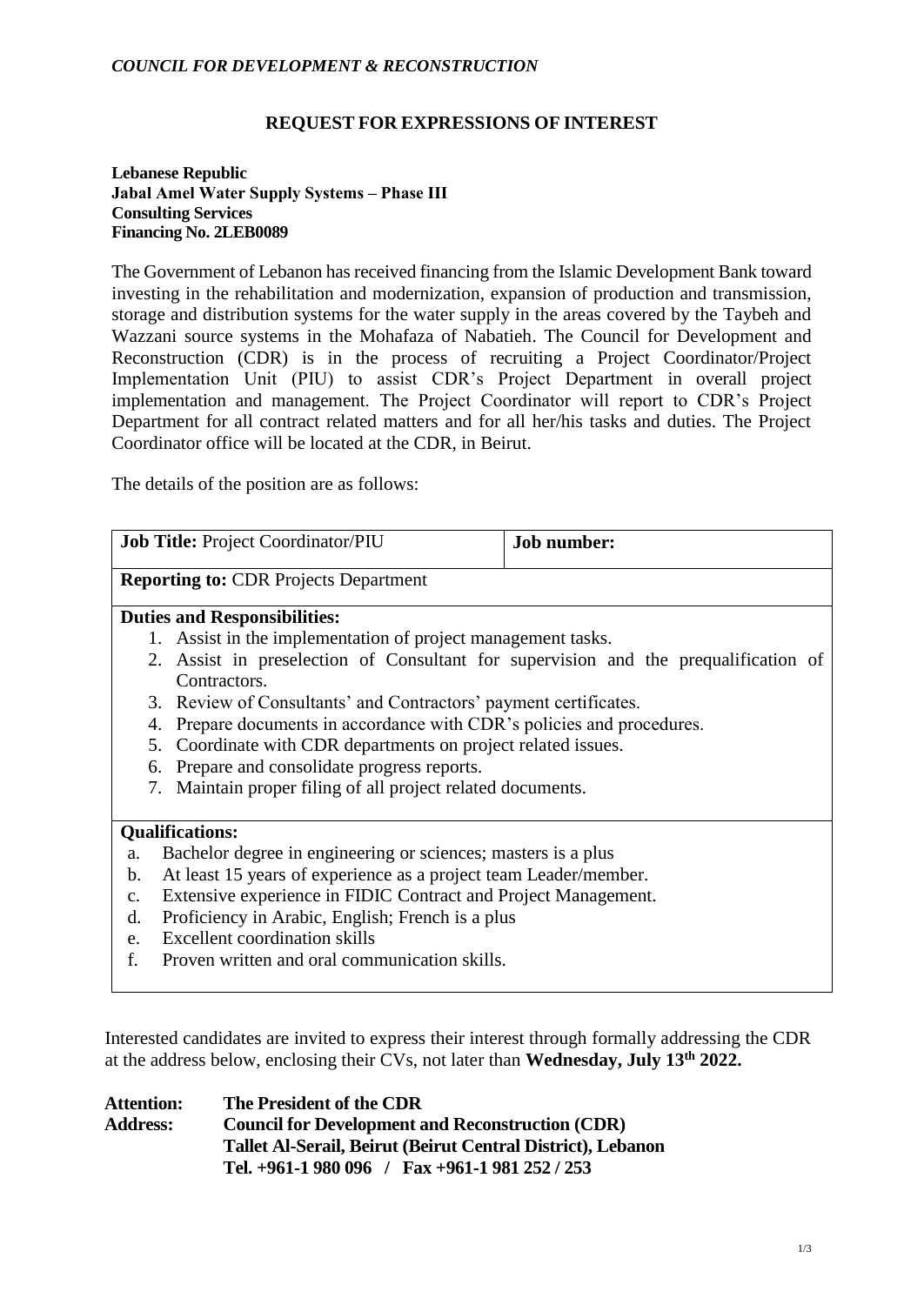# **Jabal Amel Water Supply Systems – Phase III**

### **Of**

# **Jabal Amel Water Supply Rehabilitation**

### **and Modernization Project**

# **Terms of Reference**

The Lebanese Government has received financing from the Islamic Development Bank toward the cost *Jabal Amel Water Supply Systems – Phase III Project*. The Council of Development and Reconstruction (CDR) intends to implement this project which consists of investing in the rehabilitation and modernization, expansion of production and transmission, storage and distribution systems for the water supply in the areas covered by the Taybeh and Wazzani source systems in the Mohafaza of Nabatieh. These systems have become increasingly incapable of serving the growing needs of the local communities, particularly during the last decade.

The CDR is seeking to recruit a Project Coordinator/Project Implementation Unit (PIU) to assist in overall project implementation and management. The tasks of the Project Coordinator include:

### **Tasks**

- Provides guidance regarding scope of work, schedules, procedures, field construction problems, and other technical information.
- Assist in relevant procurement processes: selection of Consultant for supervision and Contractors for construction works.
- Establishes and maintains a close working relationship with assigned Consultant and contractors.
- Responsible for reviewing the design proposals, work program, material submittals, method statements, shop drawings, payments, variation orders and claims etc.
- Effectively manage the site supervision staffs during construction  $\&$  ensuring the works are being carried out according to the Contract specifications.
- Review, monitor and report on progress in line with implementation, procurement and disbursement plans.
- Ensure the site safety practices
- Prepare monthly progress reports, preparation of implementation, procurement and disbursement plans and their regular updates
- Familiarity with conditions of contract, quality assurance.
- Liaise with client, co-ordination with Governmental Organization, IsDB team and other Consultants/Contractors, in addition to concerned Authorities when required.
- Consistently adheres to and enforces internal Code of practices and policies such as contracting rules.
- Works in a manner to ensure personal safety and that of fellow employees by following company health and safety guidelines and policies.